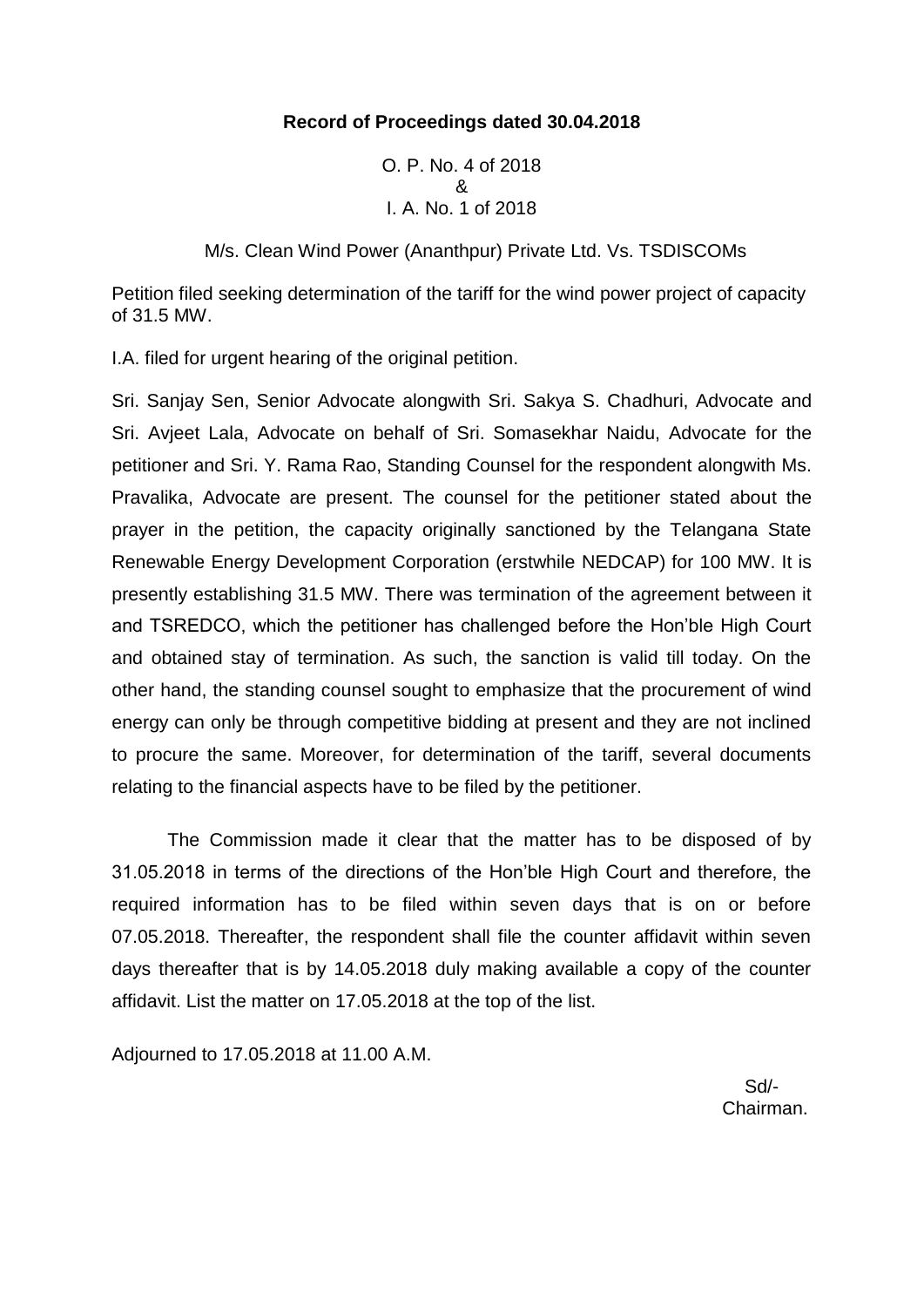## O. P. No. 6 of 2015 And I. A. No. 28 of 2015

#### M/s Rithwik Power Projects Limited vs TSNPDCL

Petition filed seeking directions to the Licensee for payment of tariff for the additional capacity of 1.5 MW at the rate being paid to existing 6 MW power plant.

Filed an I.A seeking to amend the title in the original petition.

Sri. Challa Gunaranjan,Counsel for the petitioner alongwith Sri. M. Sridhar, Advocate and Sri. Y. Rama Rao, Standing Counsel for the respondent alongwith Ms. Pravalika, Advocate are present. The counsel for the petitioner has stated that the Commission had earlier directed the parties to the subsisting PPA to discuss and report on the the status of additional capacity of the project, that is the 1.5 MW installed in addition to the 6 MW for which PPA is there. It is his case that no progress has been made by the petitioner in the matter and it has not firmed up its view as to pursuing this case as the PPA itself would be coming to an end in about 2 to 3 years time. Therefore, the counsel for the petitioner sought time for the next date of hearing so that he may be able to report about withdrawing the original petition itself. The counsel for the respondent has no objection. Accordingly adjourned without any date.

 Sd/- Chairman

### O. P. No. 20 of 2016

M/s. Sugna Metals Limited Vs. Officers of TSSPDCL

Petition filed seeking for questioning the action of DISCOM in not implementing the order of the CGRF and to punish the licensee under sec. 142 of Electricity Act, 2003.

There is no representation for the petitioner. Sri. Y. Rama Rao, Standing Counsel for the respondent alongwith Ms. Pravalika, Advocate is present. The standing counsel for the respondents stated that the petitioner is seeking compliance of the orders of the Vidyut Ombudsman. On the directions of the Commission, the officers have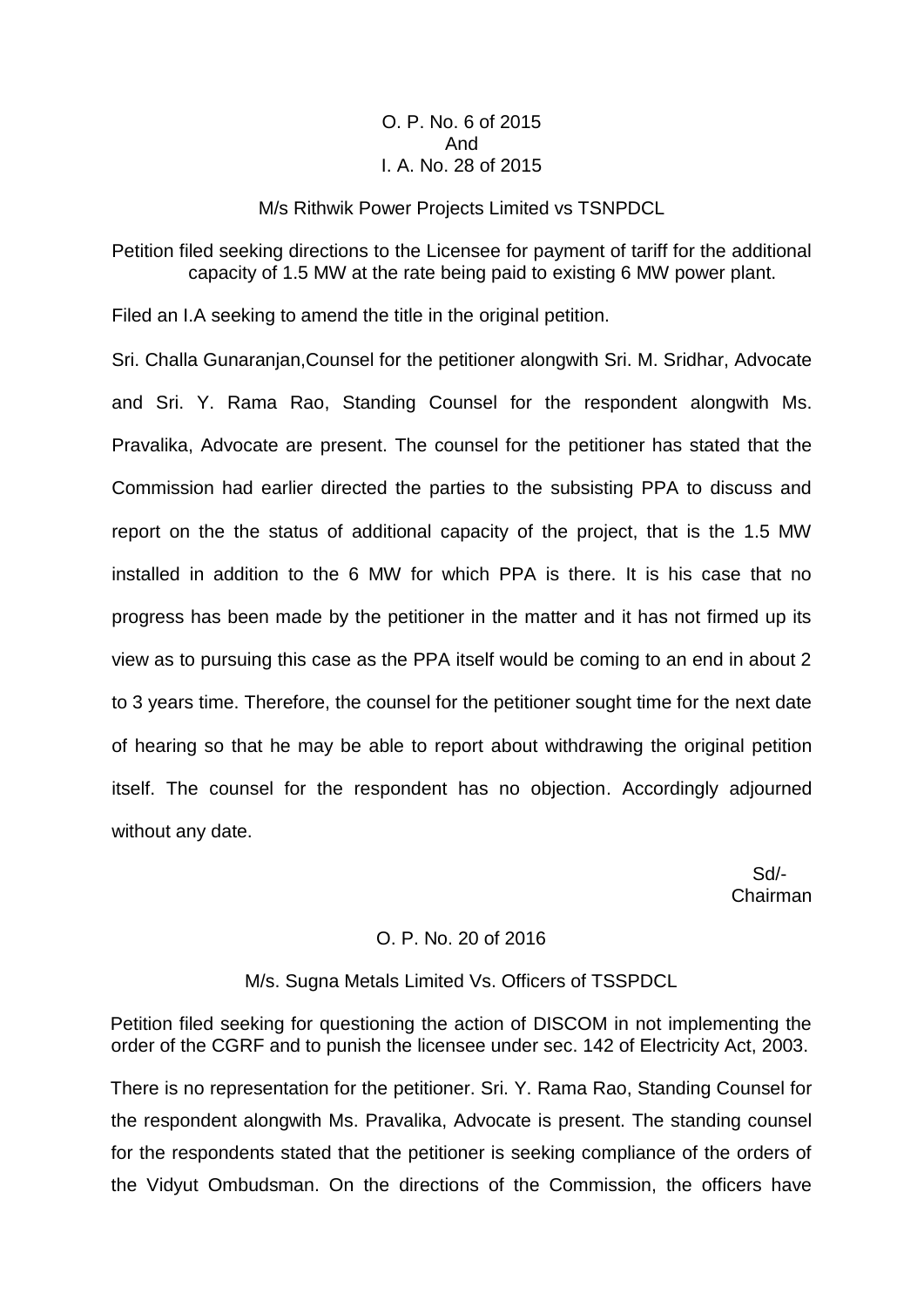calculated the amount due to be Rs. 78 lacks, however, the consumer is not inclined to pay the said amount and he is insisting on payment of Rs.19 lakhs only towards R & C measures. Since, the counsel for the petitioner is not present, the matter may be adjourned. Accordingly adjourned without any date.

> Sd/- Chairman

## O. P. (SR) No. 5 of 2016 And I. A. No. 6 of 2016

M/s. REI Power Bazaar Private Limited vs Nil, TSDISCOMs, TSTRANSCO and TSGENCO added by the Commission.

M/s. IEX Limited vs M/s. REI Power Bazaar Private Limited, TSDISCOMs, TSTRANSCO and TSGENCO added by the Commission.

Petition filed seeking to establish power market (power exchange) in the state of Telangana u/s 86 (1) (k) read with section 66 of Electricity Act, 2003.

Petition in I A filed by for impleading M/s. IEX Limited as party respondent in the petition

Sri. Abhinay, Advocate representing Sri. P. Vikram, Counsel for the petitioner, Sri. E.

N. Aditya, Regional Manager representing the implead petitioner and Sri. Y. Rama Rao, Standing Counsel for the respondents along with Ms. Pravalika, Advocate are present. The counsel for the petitioner stated that the petitioner has filed certain documents as directed by the Commission on the last date of hearing, which may be considered. The standing counsel for the respondents has reiterated his stand that the petition is liable to be dismissed as similar petitions have been dismissed by several other State Commissions.

The Commission desires to know as to whether any documents are on record with reference to the creditworthiness, more particularly, the audited accounts of the petitioner's company and the capital investments made to undertake the business of trading in electricity. The counsel for the petitioner agreed to place all the financial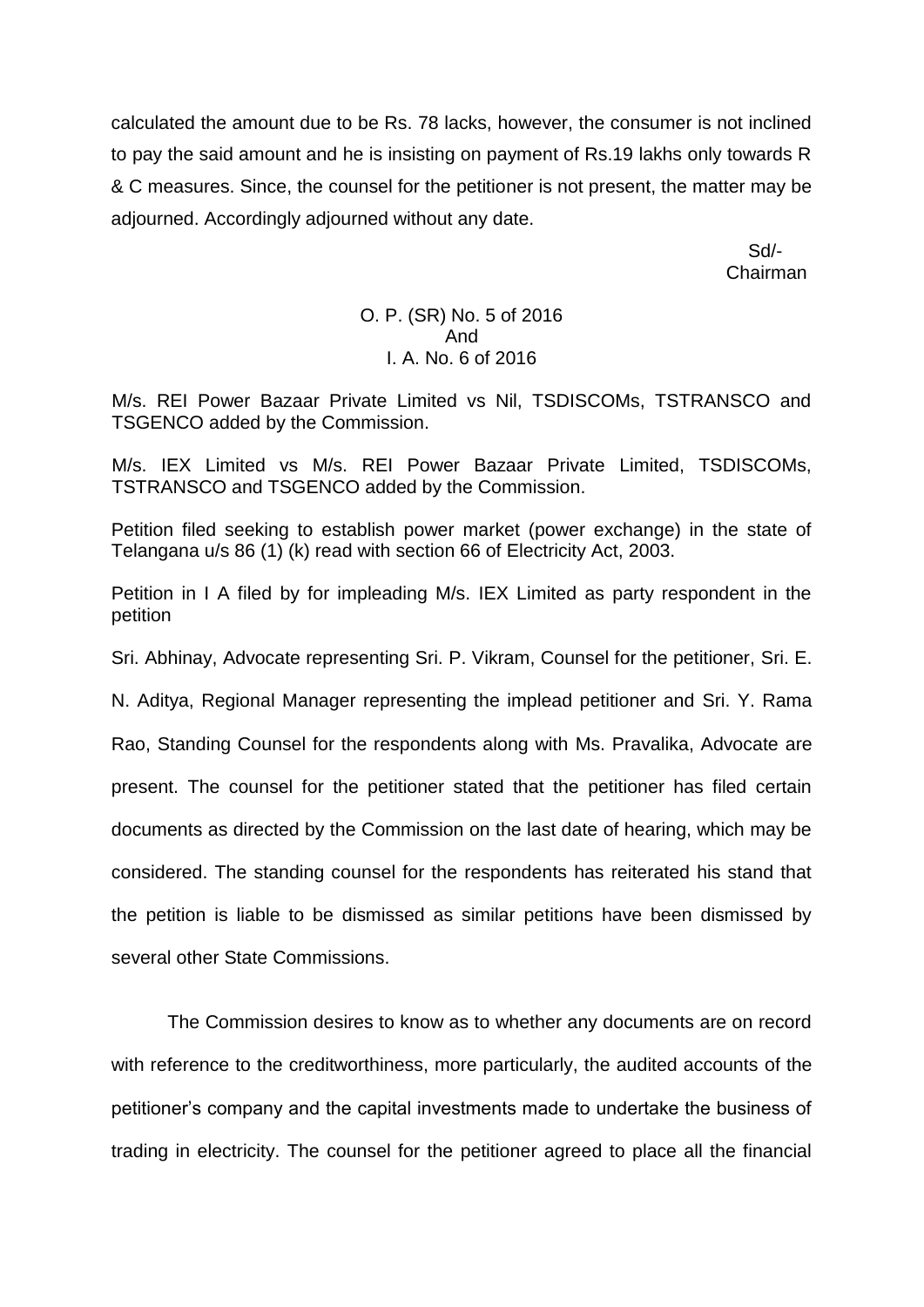statements regarding the petitioner's finances as well as the investment details for satisfying the Commission about its creditworthiness. The Commission observed that the documents to be filed should be in conformity with the regulations if any as made by the Commission or the CERC on the issue of power exchange. Accordingly adjourned without any date.

 Sd/- Chairman

# I. A. (SR) No. 35 of 2016 in O. P. No. 32 of 2014

M/s. Ganapati Sugar Industries Ltd. & another Vs. TSDISCOMs

Application filed U/s. 62 & 86 of the Electricity Act, 2003 seeking modification of the order dated 16.05.2014 passed in O. P. No. 32 of 2014 of the combined Commission insofar as variable cost.

Sri. Challa Gunaranjan, Counsel for the petitioner alongwith Sri. M. Sridhar, Advocate and Sri. Y. Rama Rao, Standing Counsel for the respondents alongwith Ms. Pravalika, Advocate are present. The counsel for the petitioner stated that since the applicant in the interlocutory application had already preferred an appeal against the order of the erstwhile APERC in the matter of the tariff, it proposed to pursue the appeal and do not wish to prosecute the present application. Accordingly, the counsel seeks to withdraw the application. The applicant is permitted to withdraw the same and the application is dismissed as withdrawn.

 Sd/- Chairman

# O. P. No. 2 of 2017

## M/s. NSL Krishnaveni Sugars Ltd. Vs. TSDISCOMs

Petition filed seeking for determination of tariff for 28.2 MW bagasse based cogeneration project consequent to the directions to purchase power under long term PPA

Sri. K. Gopal Chowdary, Advocate representing Sri. Challa Gunaranjan, counsel for the petitioner and Sri. Y. Rama Rao, Standing Counsel for the respondents along with Ms. Pravalika, Advocate are present. The counsel for the petitioner submitted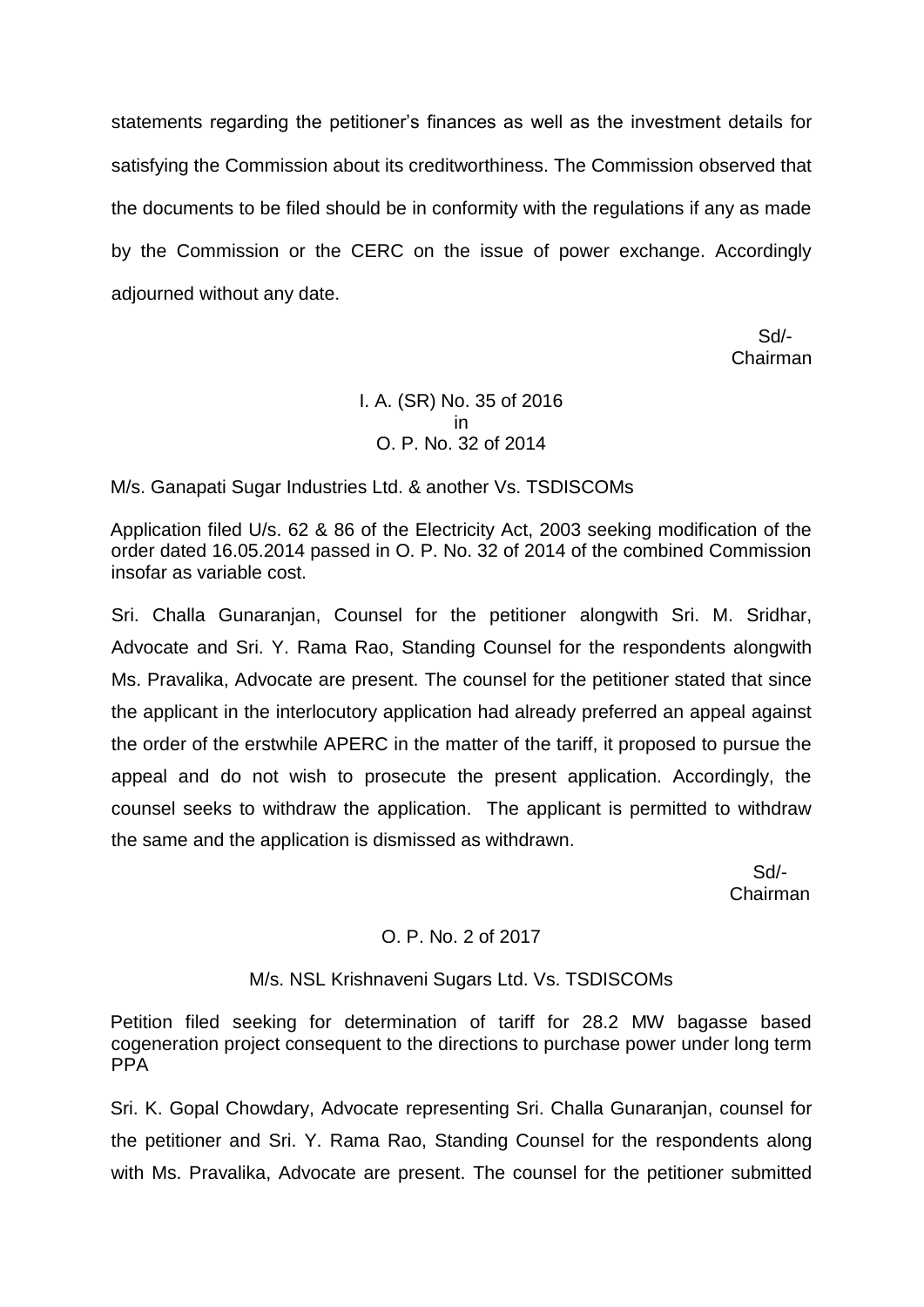that the petition filed is for determination of the tariff and that the project has been established in the year 2009. It became functional in the year 2011. The erstwhile APERC determined the fixed cost upto the year 2009 only and there is no determination of fixed cost for two subsequent control periods being 2009-2014 and 2014-2019. There are two issues in the matter, one is compliance of international treaty and the other being determination of tariff under section 62 read with 86 (1) (e) of the Act, 2003. This project being a project prior to competitive bidding concept is required to be dealt with under section 62 of the Act, 2003 only. The Commission is required to determine the tariff from first year onwards and the petitioner is entitled to only the  $7<sup>th</sup>$  year tariff since the determination is made now.

At this stage, the Commission pointed out the requirement of financial details of the past seven years as well as details of DPR and investment details as envisaged in the year 2009.

The counsel for the petitioner agreed to place the same before the Commission by the next date of hearing, as also submit his arguments with regard to the contention sought to be raised by the respondents and that they are required to procure power under competitive bidding only. On the other hand, it is the case of the counsel for the respondents that they are not inclined to procure power from the project and that the petitioner is required to bid to supply whenever competitive bidding takes place. Even if the tariff is determined by the Commission, there is no compulsion on the DISCOMs to procure power from the project.

The counsel for the petitioner sought to make detailed submissions and therefore sought adjournment. The matter is adjourned and the counsel for the petitioner is required to place all the details as desired by the Commission.

Adjourned to 17.05.2018 at 11.00 A.M.

 Sd/- Chairman

### O. P. No. 8 of 2017

M/s. Shree Cement Limited Vs. TSSPDCL, Vedanta Limited & Bharat Aluminium Company Limited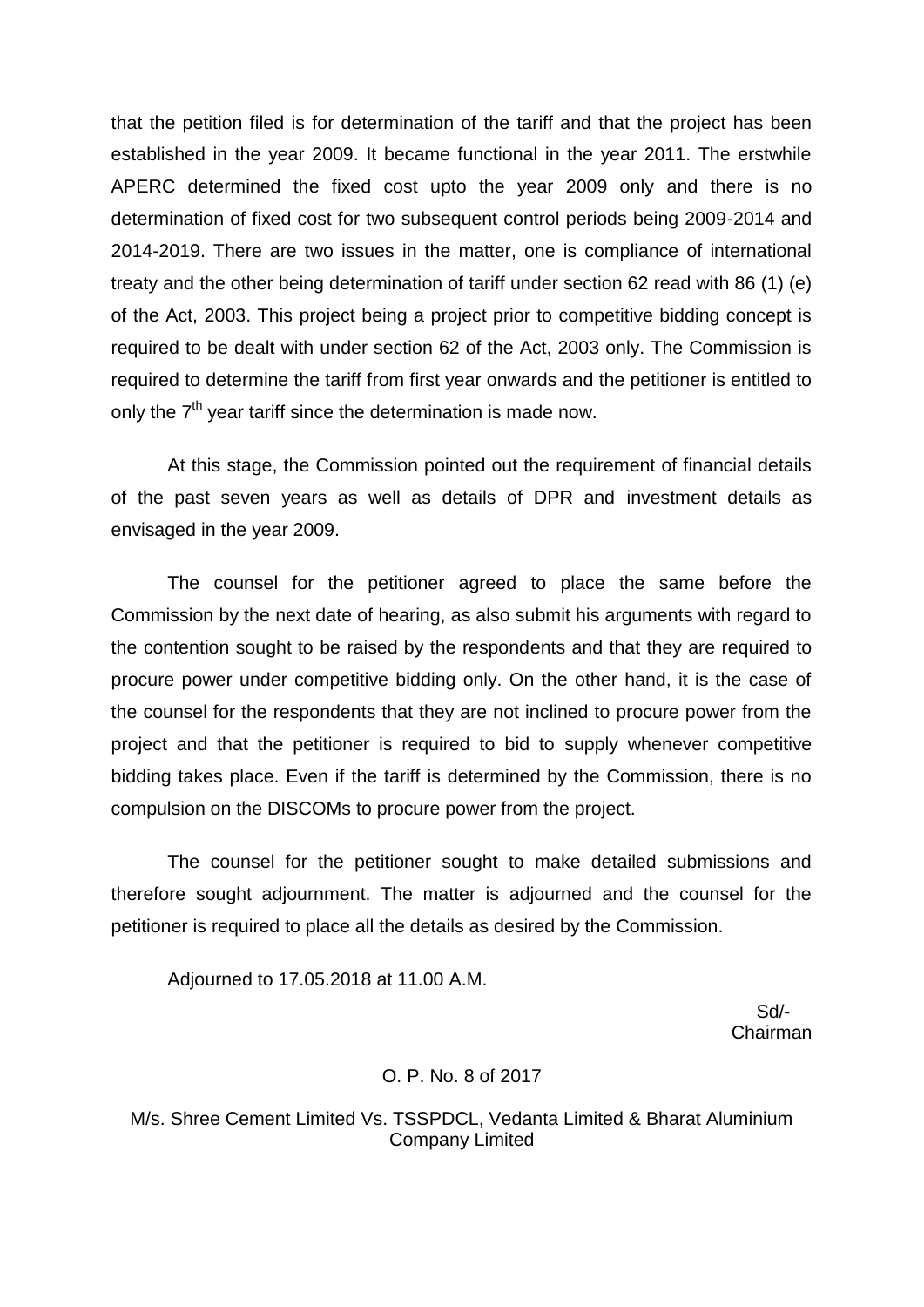Petition filed seeking to recover the amounts due from the respondents towards sale of power on short term basis U/s. 86 (1) (f) of Electricity Act, 2003.

Sri. M. Abhinay Reddy, Advocate representing Sri. P. Vikram, Advocate for the petitioner, Sri. Y. Rama Rao, Standing Counsel for the respondent No. 1 alongwith Ms. Pravalika, Advocate and Sri. K. Gopal Chowdary, Advocate for the respondents No. 2 and 3 are present. The counsel for the petitioner stated that the petition involves two connected prayers involving sale of power on short term basis. The DISCOM is liable to pay compensation for under drawl of the power contracted or share the point of connection charges as also charges levied for over drawl on the generator by the SLDC. The counter affidavit is filed by the DISCOM and the petitioner is filing a rejoinder in the matter. Sri K. Gopal Chowdary, counsel for the respondents No. 2 and 3 sought time to file counter affidavit in the matter.

At this stage, the Commission sought to know whether it is intra-state sale or inter-state sale and if it is inter-state sale would not the Central Commission Regulation apply to it. The counsel for the parties sought time to clarify the position while making final arguments. The counsel for the petitioner sought to place on record that the compensation charges are liable to be paid in the ratio of 50:50, however, this needs to be looked into in terms of the Central Commission Regulation and whether the DISCOM is liable to pay the entire amount.

Keeping in view the rival arguments and time sought to submit arguments, the matter is adjourned.

Adjourned to 02.06.2018 at 11.00 A.M.

 Sd/- Chairman

## O. P. No. 10 of 2017

M/s. Arhyama Solar Power Pvt. Ltd., Vs. TSSPDCL

Petition filed seeking questioning the action of the respondent in not implementing provisions of regulations / orders issued by the Commission in respect of Balancing and Settlement Code of 2006.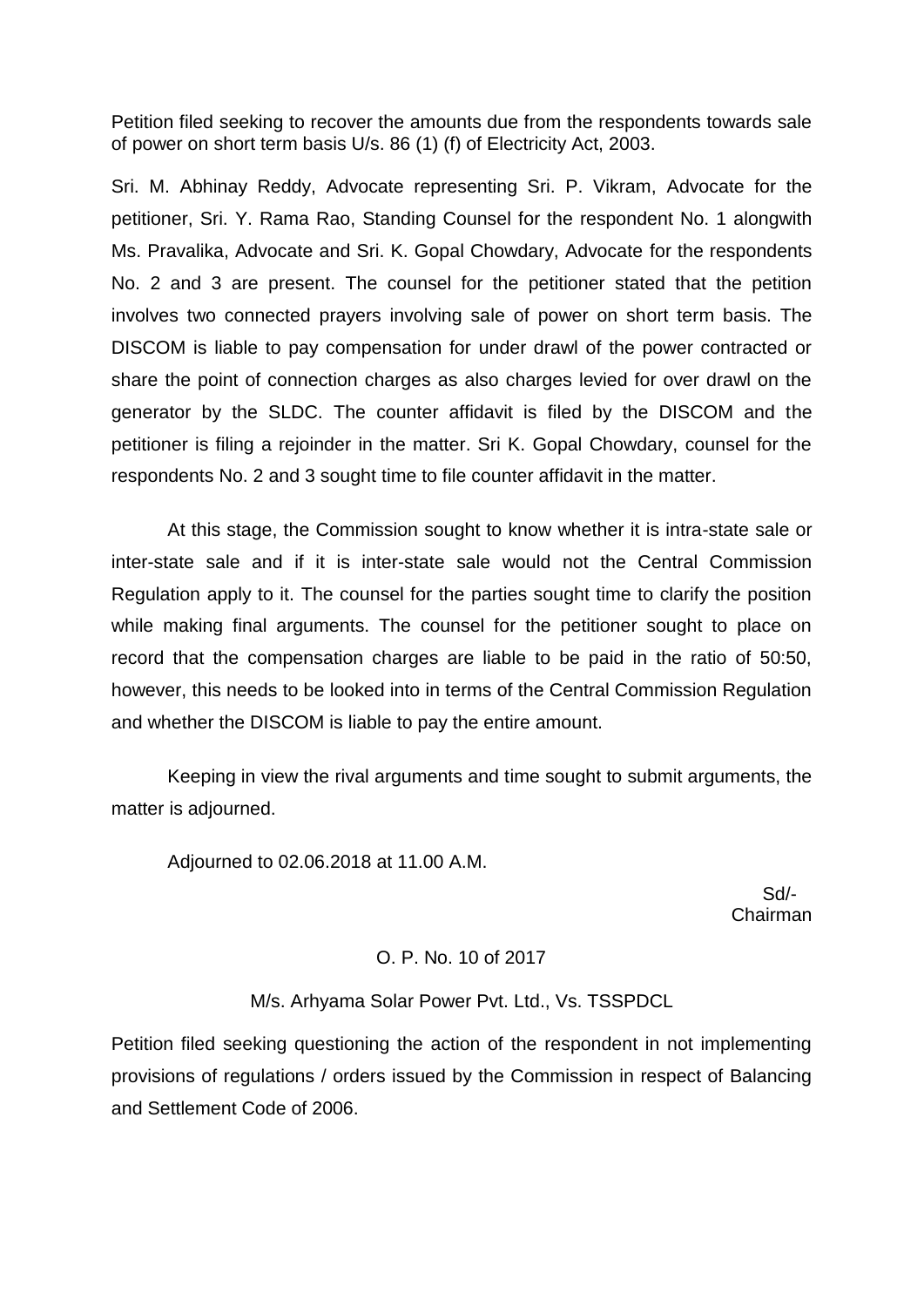Sri. K. Venkat Gupta, Consultant along with Sri. G. Ranadeer, representative of the Company of the petitioner and Sri. Y. Rama Rao, Standing Counsel for the respondent alongwith Ms. Pravalika, Advocate are present. The representative stated that the issue raised in the petition is relating to levy of TOD charges for the supplies made by the solar generator to its consumers. As directed by the Commission, necessary documents have already been filed. The counsel for the respondent requires time to examine the case and submit the details thereof.

The Commission, therefore, observed that both the parties shall sit and reconcile the figures and submit the same to the Commission, whereupon further hearing will be taken upon by the Commission. Accordingly adjourned.

Call on 02.06.2018 at 11.00 A.M.

 Sd/- Chairman

#### O. P. No. 15 of 2017

#### M/s. Steel Exhange India Limited Vs. TSDISCOMs

Petition filed U/s. 86 (1) (f) of the Electricity Act, 2003 R/w Conduct of Business Regulation No. 2 of 2015, claiming compensation bills payable by the TSDISCOMs as per power purchase orders.

Sri. Challa Gunaranjan, Counsel for the petitioner along with Sri. M. Sridhar, Advocate and Sri. Y. Rama Rao, Standing Counsel for the respondent alongwith Ms. Pravalika, Advocate are present. The counsel for the petitioner stated that the issue is with regard to reimbursement of amount due to short term sale. The claim is with regard to Rs.73 lacks alongwith interest. The counsel for the respondent stated that they are inclined to pay the amount due but without interest.

At this stage, the Commission made it clear that this is not an issue which requires adjudication and should have been settled mutually after discussion. However, the counsel for the petitioner agreed to drop the claim of interest if the payment is made immediately by convincing the petitioner to that extent. In response